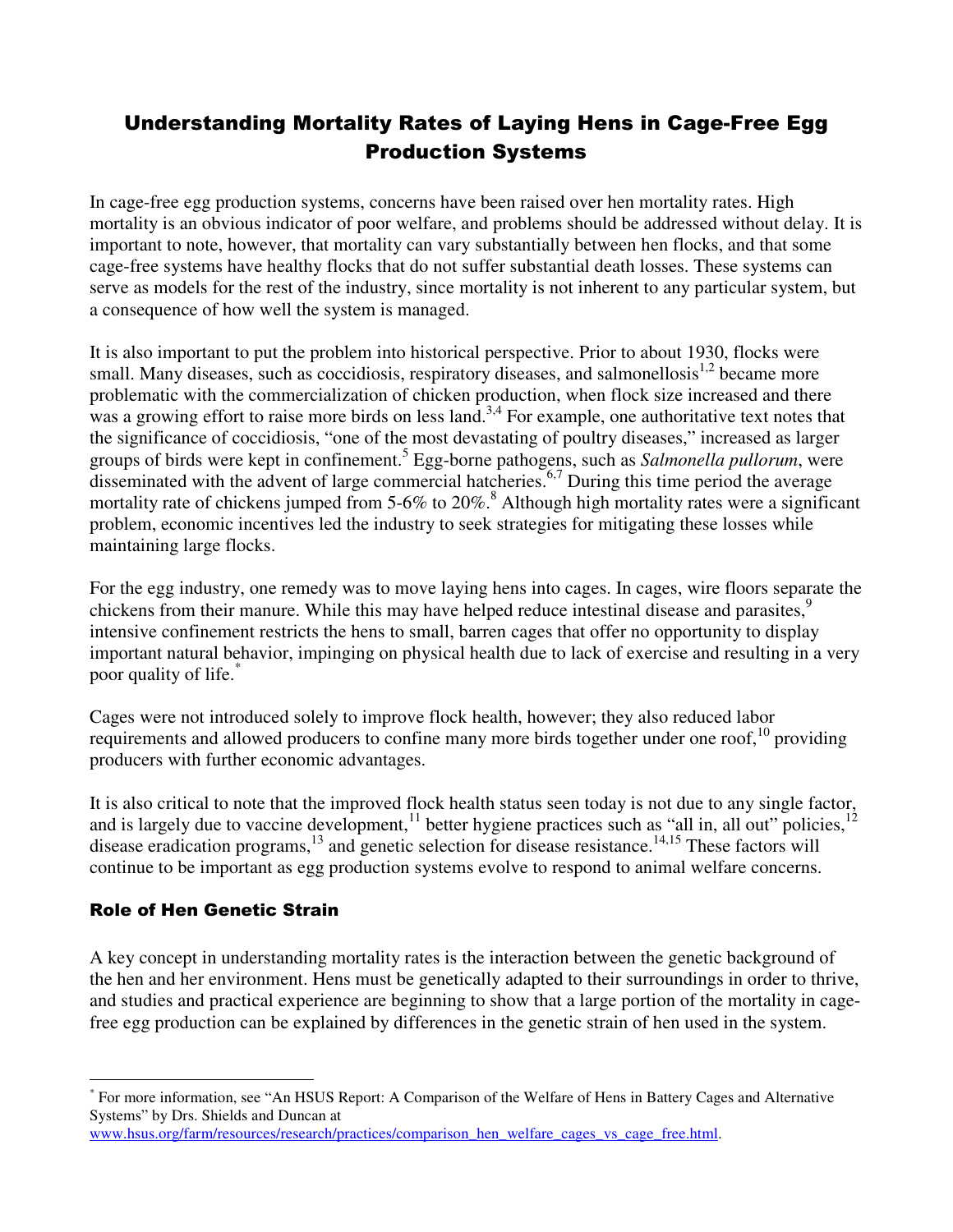Laying hens are bred almost entirely by a limited number of international companies.<sup>16,17</sup> Until recently,<sup>18</sup> since most egg production took place in battery cages, breeding goals were aimed at producing hens who could lay many eggs in cages.<sup>19</sup> However, since cage-free egg production is becoming an international trend (in part a reaction to legislative changes in the  $EU^{20}$  and California<sup>21</sup>),<sup>†</sup> breeding companies are beginning to select hens on the basis of their performance and survival in cage-free environments. $^{22}$ 

To illustrate the importance of hen genetic background, we can look to the experience in Denmark, where hens were not moved into cages until 1980. When cages were first introduced in the country, one of the common breeds used was the Danish Skalborg hen. The Skalborg hen was genetically adapted to the floor systems in use at the time, and this was reflected in the mortality rate when the housing environment changed. In breed comparison tests initiated during this time, it was discovered that the mortality rate of the Skalborg hen was five times higher *in cages* compared to floor pens.<sup>23</sup>

In 2005, the *World's Poultry Science Journal* published a study in which the authors reviewed every available study written in English, French, or German that reported hen mortality rates in cage and aviary (multi-tiered cage-free) housing systems from 1980 to 2003. This study eliminated much of the previous bias in the scientific literature by including only studies that used the same hen strain, age, and beak-trim status in both cages and aviaries. Only 14 studies met these criteria, a telling result in itself. When these factors were accounted for in the statistical analysis, the mortality rate did not differ between cages and aviaries. Thus, in previous studies showing a higher mortality rate in aviary systems, the apparent difference was due to factors other than the housing system. One important factor was the choice of hen strain.<sup>24</sup> In some studies that report differences in mortality however, the type of production system is confounded with the strain of hen used in that system.

The difference that genotype makes on mortality rates can be clearly understood by examining studies that have compared different hen strains in the same environment. For example, a 2001 study compared the mortality rates of four hen genetic types: ISA Brown, New Hampshire, White Leghorn, and a cross between New Hampshire and White Leghorn hens. The ISA Brown strain is used for commercial brown egg production. The New Hampshire and White Leghorn strains are pure lines of the respective breeds and have been moderately selected for characteristics important under free range conditions. For the experiment, all four genetic types were reared under identical conditions: indoors in pens until they reached 16 weeks of age and then given free-range access. The mortality rates observed were 19.9% for the ISA Brown hens. For the New Hampshire hens it was 13.8%. For the White Leghorn hens it was  $6.7\%$  and, for the cross, it was  $3.9\%$ <sup>25</sup>. Since the rearing and housing conditions were identical, the differences resulting from genetics could be observed. Where mortality was high, a primary cause was injurious pecking behavior,  $^{26}$  a common problem in commercial flocks.

Other studies confirm that brown hens bred for high egg production tend to have higher mortality rates, mainly as a consequence of injurious pecking.<sup>27,28,29</sup> The routine use of these birds in cage-free production has led to the inaccurate conclusion that the higher death rate results from the cage-free system when, in fact, the hen strain or an interaction between the hen strain and the environment is the cause.

 $\overline{a}$ † A Directive (1999/74/EC) applicable throughout the European Union bans conventional battery cages beginning in 2012. Voters in the state of California approved a 2008 ballot initiative requiring hens have enough room to lay down, stand up, turn around freely, and fully extend their wings. The California law will take effect in 2015.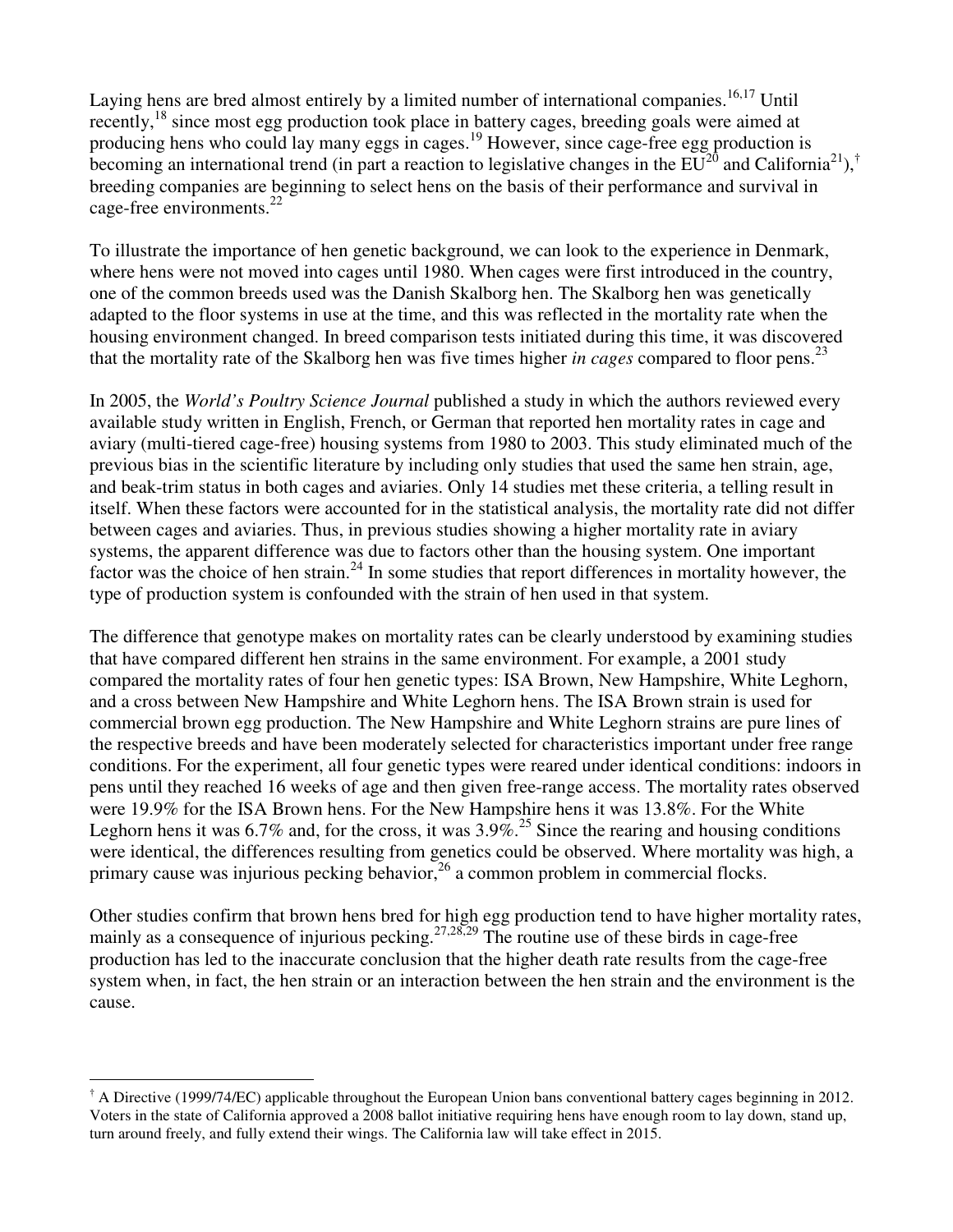In some segments of organic production, where brown hybrids have historically dominated, white hybrids are now becoming more popular, primarily because of their more agreeable temperament. A Swedish survey found that, where producers have experienced severe outbreaks of cannibalism, they are shifting from brown to white hybrids.<sup>30</sup> To meet potential consumer demand for cage-free brown eggs, however, it is also possible to breed brown strain hens specifically for cage-free production (see the Stonegate example below). $31$ 

Injurious pecking behavior is obviously not the only cause of hen mortality. Professor Poul Sørensen of the Danish Institute of Agricultural Science has noted that native and local breeds seem to have better genetic resistance against infection, and are better at defending themselves and escaping from predators.<sup>32</sup> However, even well-adapted hens are less likely to survive if the egg production system is not well managed.

## Role of Management

Alternative systems require more skills and experience than cage systems, $33$  and are thus more sensitive to poor management.<sup>34</sup> Lapses in management can prevent cage-free flocks from reaching their full welfare potential,  $35$  contributing to mortality problems.  $36$  As explained by Michelle Jendral, assistant professor at Nova Scotia Agricultural College, "There is little question that alternative housing systems require considerable management effort, however high productivity, low mortality, and a safe working environment are all achievable, and management skills will continue to develop as experience is gained."<sup>37</sup>

Currently, differences in management can contribute to inconsistency among cage-free farms, with some performing well and others struggling. Thus, while mortality *can* be high, it is also highly variable between farms.<sup>38,39,40</sup> For example, in a study of free-range units published in the *Veterinary Record*, the estimated losses from culling and death ranged from 1.8-21.4% at the end of the laying cycle. Because a small number of farms suffered heavy losses, however, the distribution was somewhat skewed (the mean mortality was 7.97%, while the median was 6.95%). At least one freerange farm had only  $1.8\%$  mortality at 70 weeks,<sup>41</sup> demonstrating that some cage-free producers are adept at minimizing mortality.

An important prerequisite to good management is the attitude of the producer. Scientists have noted that, "[a]ttitudes of those in charge of management and husbandry are likely to be a major determinant of animal welfare."<sup>42</sup> It has been demonstrated that, in organic production, feather pecking damage is reduced as producers gain experience. Many of these producers are highly motivated, and take extra steps. One study found that farmers who understood the behavioral biology of their chickens, including their origin in a forested environment, have adapted their management, provided enhanced outdoor areas, and paid greater attention to the laying hens' early rearing experiences. Successful control of feather pecking in this study was dependent on the motivation and devotion of the farmers.<sup>43</sup> In other words, the attitude of the producer matters.

## Causes and Prevention

## Cannibalism

As previously discussed, one of the most common causes of mortality in cage-free flocks is injurious pecking behavior, including feather pecking and cannibalism. Severe feather pecking can lead to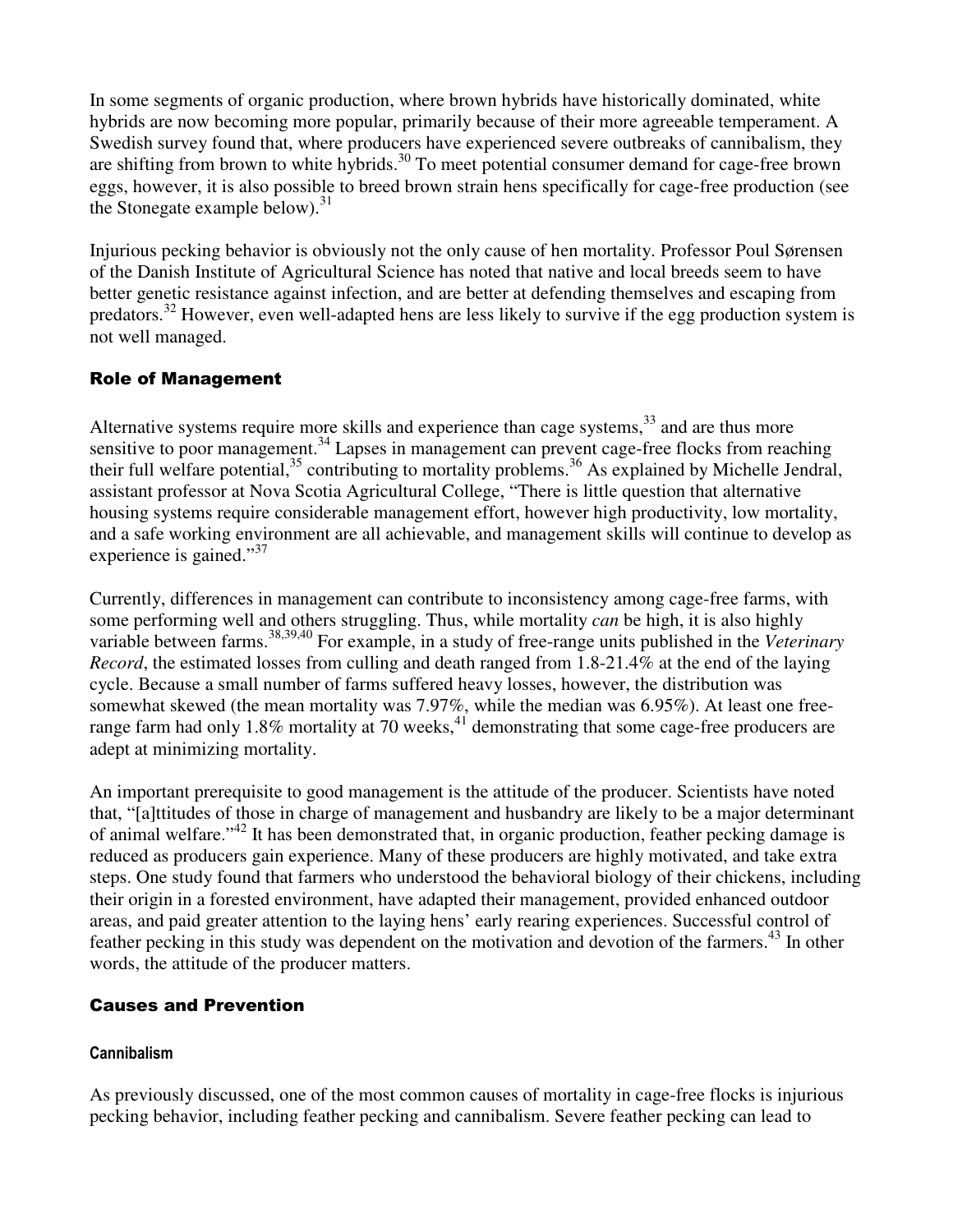cannibalism.<sup>44</sup> In Sweden, where beak-trimming is not permitted, cannibalism and subsequent injury and infection are associated with hen mortality, $45$  and these results have been used to condemn poorly managed cage-free production in the United States.<sup>46</sup> However, beak-trimming is permitted in the United States and is often used to help control cannibalism. Beak-trimmed flocks, especially beaktrimmed brown strains,  $47$  have lower mortality than they would otherwise.  $48,49$ 

The problem with beak-trimming as a solution is that the procedure is probably painful.<sup>50,51</sup> The welfare of hens is improved when producers are successful at controlling cannibalism using alternative means. The effect of beak-trimming on cannibalism and subsequent mortality is strain-dependent<sup>52</sup> so, given the previously mentioned potential for genetic improvement, the use of strains that do not require beak-trimming is a promising alternative.<sup>53</sup>

In addition to genetic selection for hens who exhibit less injurious pecking, there are many other steps that can be taken to reduce the likelihood of a cannibalism outbreak. Good visibility is required for the performance of cannibalism,<sup>54</sup> so producers often dim the lights in barns to control outbreaks.<sup>55</sup> Since cannibalism is thought to have a hormonal basis, the risk of cannibalism may be reduced by using lighting programs that delay the age at which hens first lay eggs.<sup>56</sup> Early access to perches can decrease cloacal cannibalism by giving potential victims a safe place to avoid hens who would peck them on the floor. $57,58$ 

Feather pecking is related to foraging behavior<sup>59</sup> and, aside from the nutritional value of feed the ability to seek, investigate, and manipulate potential food items is also of importance.<sup>60</sup> This is one reason that early access to loose litter in which to scratch and peck can sometimes reduce feather pecking,  $61$  cannibalism,  $62$  and subsequent mortality.  $63$  Additional foraging materials such as maize, barley-pea silage, or carrots can dramatically reduce cannibalism and subsequent mortality.<sup>64</sup> Hens who use an outdoor range area (where foraging and exploring opportunities are provided for them) are less likely to feather peck.<sup>65,66</sup> To make outdoor areas more attractive, protective cover<sup>67</sup> such as tall plantings of vegetation, bushes, trees,<sup>68</sup> or artificial structures that provide shelter, shade, and security can be used.<sup>69,70</sup> Finally, it is crucial to select a hen strain that is well suited to the housing environment.<sup>71</sup>

### Panic Reactions

Although a relatively infrequent event,<sup>72</sup> large groups of birds confined indoors can pile on top of each other, if they become frightened and rush to escape. One technique cage-free egg producers have used to prevent birds from reacting to strange or unusual sounds is to play music as background noise.<sup>73</sup> Well-insulated barns can also buffer loud, outside noises. Large flocks within a barn can also be subdivided into smaller groups to prevent pile-ups. If birds are exposed to a variety of sights and sounds during their early rearing experience, they become habituated and less likely to show panic reactions as adults.<sup>74</sup>

### Disease and Parasites

Disease risk in cage-free systems can be reduced by a variety of means. In barn housing, it is important to provide good ventilation, and to introduce only parasite-free, healthy pullets.<sup>75</sup> Reducing flock size and stocking density can minimize disease risk,  $76,77$  while overcrowding can lead to higher mortality rates.<sup>78</sup> Providing adequate space is therefore important.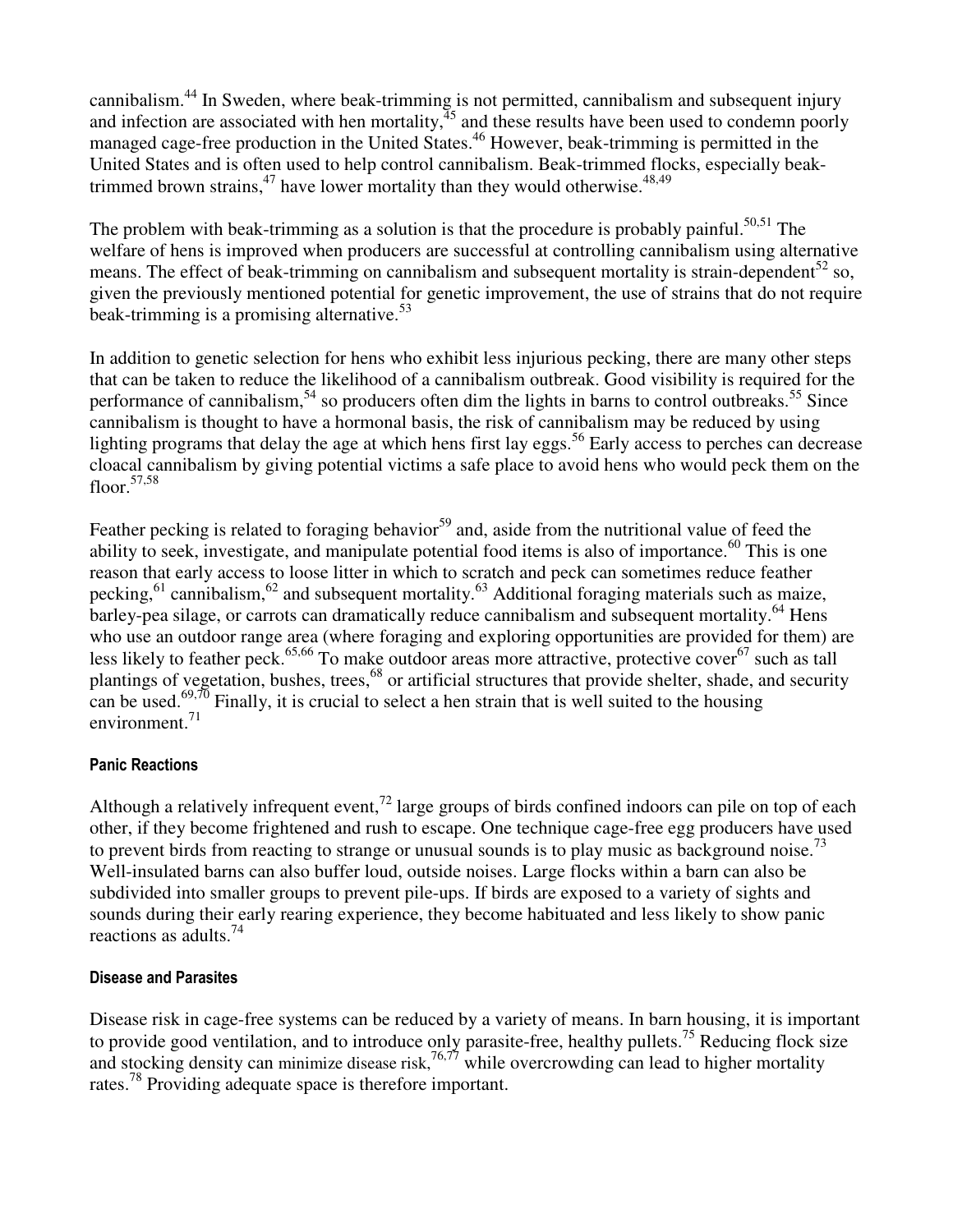A significant disease concern of poultry is coccidiosis, a protozoan parasite that can inhabit the intestinal tract.<sup>79</sup> In small operations with low stocking densities, limited exposure causes birds to develop immunity without becoming sick.<sup>80</sup> In large-scale commercial production, there are many approaches for controlling coccidiosis, but the primary methods are vaccination<sup>81</sup> and medication delivered in the feed. Nearly all young chickens are given anticoccidial drugs to prevent infection or reduce the infectious load so that birds develop immunity.<sup>82</sup>

For cage-free barn egg production, where hens do not have outdoor access, producers often use raised slatted floors that allow manure to drop through as a method of separating hens from their waste (thus breaking the lifecycle of parasites). This is one method that other segments of the poultry industry (breeding operations, for example) have successfully used for years to prevent intestinal parasites and diseases  $\frac{83}{3}$  without the use of cages.

It is important to clean waterers and feeders frequently, and to be sure the height is adjusted appropriately so that droppings do not fall into the water supply. Because wet litter facilitates parasite proliferation, bedding must be managed so it stays dry and friable.<sup>84,85</sup>

For free-range producers, the build up of parasites around the barn can be avoided with the use of mobile housing,  $86$  pasture rotation, reduced stocking density, and land with good drainage.  $87,88$  Other methods that are helpful include regularly mowing or grazing to keep vegetation short on pasture, and removing heavily contaminated soil around the barn before introducing a new flock.<sup>89</sup>

#### Other Outdoor Challenges‡

To protect free-range flocks from nocturnal predators, birds *must* be secured indoors at night without fail. Electric fencing can protect chickens from ground predators such as foxes and dogs.<sup>90,91,92</sup> Perimeter fences can be dug deep in the ground to prevent predators from digging underneath, and an overhang at the top will help prevent animals from climbing over the fence.<sup>93</sup> A well-insulated house is also important to protect birds from extremes in weather conditions.<sup>94</sup>

## Case Studies

Where there is a commitment to making meaningful improvements, workable solutions to hen mortality problems have been found. For example, Stonegate supplies eggs for Waitrose, a leading supermarket chain in the United Kingdom. Stonegate has developed its own line of hens, Columbian Blacktails, birds with hardy characteristics that make them more suitable to free-range production. Beak-trimming is not permitted, yet the genetic background of these birds makes them "almost totally free of feather pecking and cannibalism."<sup>95</sup> Stonegate is the United Kingdom's second largest egg producer and packer,<sup>96</sup> demonstrating that welfare improvements can take place on a large scale. The Columbian Blacktails fit the free-range environment—they are genetically adapted to this type of production.

There are many other examples of cage-free egg production operations successfully operating with low mortality rates. For example, in Switzerland, the Research Institute of Organic Agriculture (FiBL) uses a subdivided barn system with rotational access to four outdoor paddocks. One paddock is in use at a time, allowing the other three to recover. Overhead netting protects free-range birds from birds of prey.

 $\overline{a}$ ‡ More detailed information on keeping free-range flocks healthy and safe can be found through the Soil Association (www.soilassociation.org) and the National Sustainable Agriculture Information Service (http://attra.ncat.org/).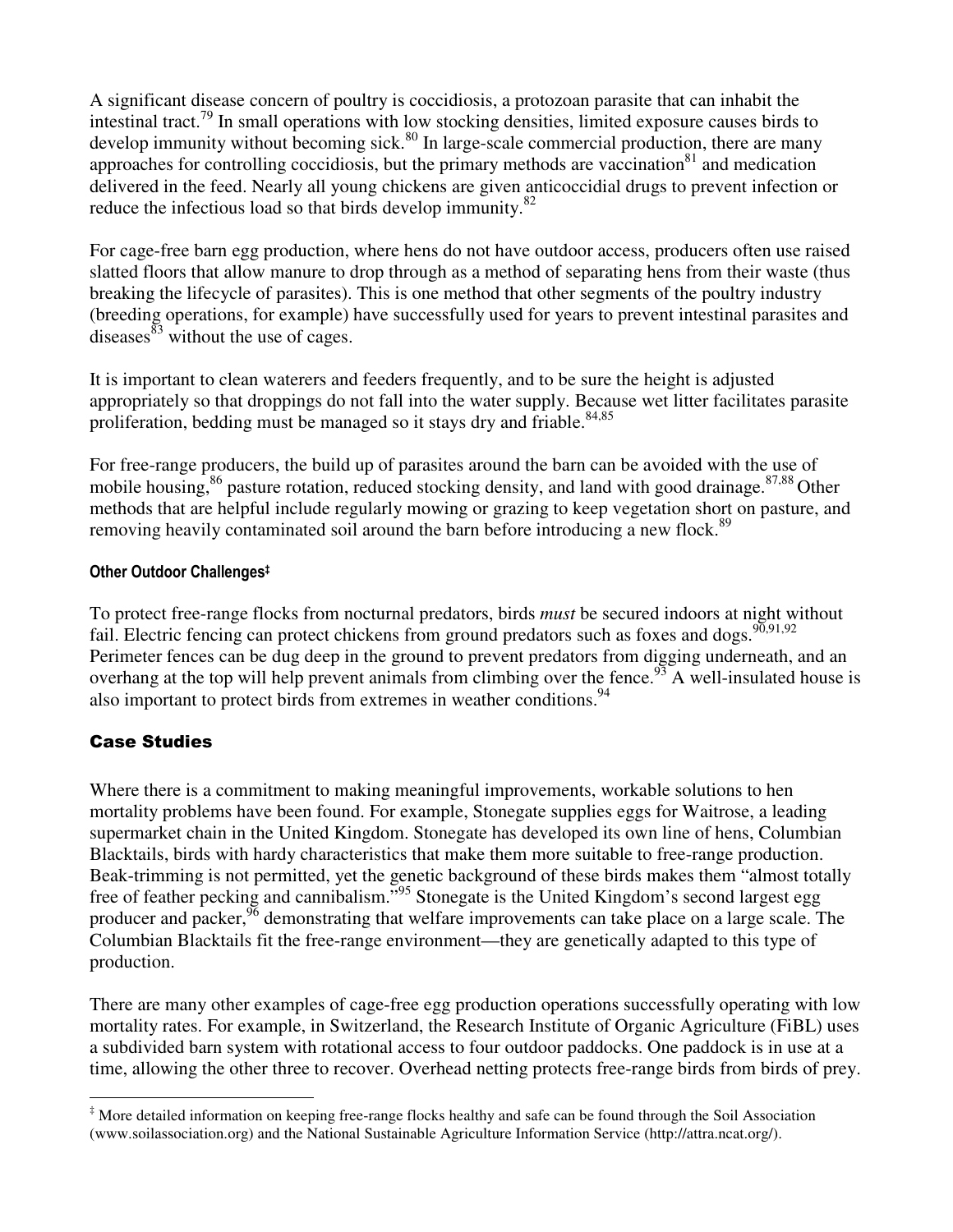A mix of brown and white strains, the flock is subdivided into groups of 500 birds. The environment is enriched with perches, dustbaths, nest boxes and plenty of space. The birds are not beak-trimmed, yet they have a mortality rate of less than  $2\%$ . <sup>97</sup>

Himmelsfarm (Heaven's Farm) in The Netherlands has three barns with around 32,000 H&N Brown Nick birds. One house was newly retrofitted with a Vencomatic Bolegg Terrace aviary system, holding 17,000 birds. The mortality rate was very low; just 249 birds had died after 51 weeks, amounting to less than  $2\%$ .  $^{98}$ 

The Myers farm in Lincolnshire, England, is a free-range farm using Lohmann Tradition birds. After adjustments to the refurbished barn were made, the mortality rate at 48 weeks was less than 1.5% in a flock of over  $4,000$  birds.<sup>99</sup>

There are also many scientific studies that substantiate commercial experience. For example, in a 1986 study conducted by researchers at the Scottish Farm Buildings Investigation Unit and the North of Scotland College of Agriculture, ISA Brown birds were used in a comparison between battery cages and a perchery system. The cumulative mortality in the perchery was 1.36% from 20-44 weeks while it was 2.47% in the comparison group, in which birds of the same strain were intensively confined in battery cages.<sup>100</sup>

In a 1988 Scottish study of a deep litter egg production system also using ISA Brown hens, mortality of cage-free flocks was 1-3% for beak-trimmed, birds while it was 2-3% in cages. Among birds who were not beak-trimmed mortality rose to 9% in the floor system and 5% in cages.<sup>101</sup>

In a 1996 study, when flocks of white layers were compared in The Netherlands, one researcher found a mean mortality rate of 6.7% in aviaries and 9.2% in battery cages.<sup>102</sup>

A 2009 University of British Columbia study reported mortality rates of beak-trimmed Lohmann White, Lohmann Brown, and H&N White birds. Half of the birds in each strain were confined in battery cages and half were kept in floor pens with a perch and a nest box. Birds reared in floor pens were given access to perches beginning at two weeks of age and were vaccinated against coccidiosis. The mean value for mortality during the laying period was 3.33% for the Lohmann White birds in the floor pens and 10.8% in cages. Similarly, for the Lohmann Brown birds it was 1.67% in the floor pens and 15.8% in cages, and for the H&N White birds mortality figures were 5.71% on the floor and 13.3% in cages, although during the rearing period, mortality was higher for Lohman Brown and H&N White strains on the floor compared to those in cages.<sup>103</sup>

These examples demonstrate that mortality is not inherently higher in cage-free systems. Experienced managers have found ways to make cage-free egg production work well. To expand these results, there is an urgent need to further investigate and perfect the methods used by successful producers.<sup>104</sup>

## Conclusion

The egg industry is not static. It continues to evolve and reinvent itself in response to consumer demand. Changing the face of egg production is not only a matter of consumer concern, however, as meeting the welfare needs of the animals is an ethical imperative. The current predominate method of intensively confining hens in small, wire cages causes unacceptably poor welfare.<sup>105</sup> Even if mortality rates could not be corrected in cage-free systems, it might be worse to spend a long life confined to a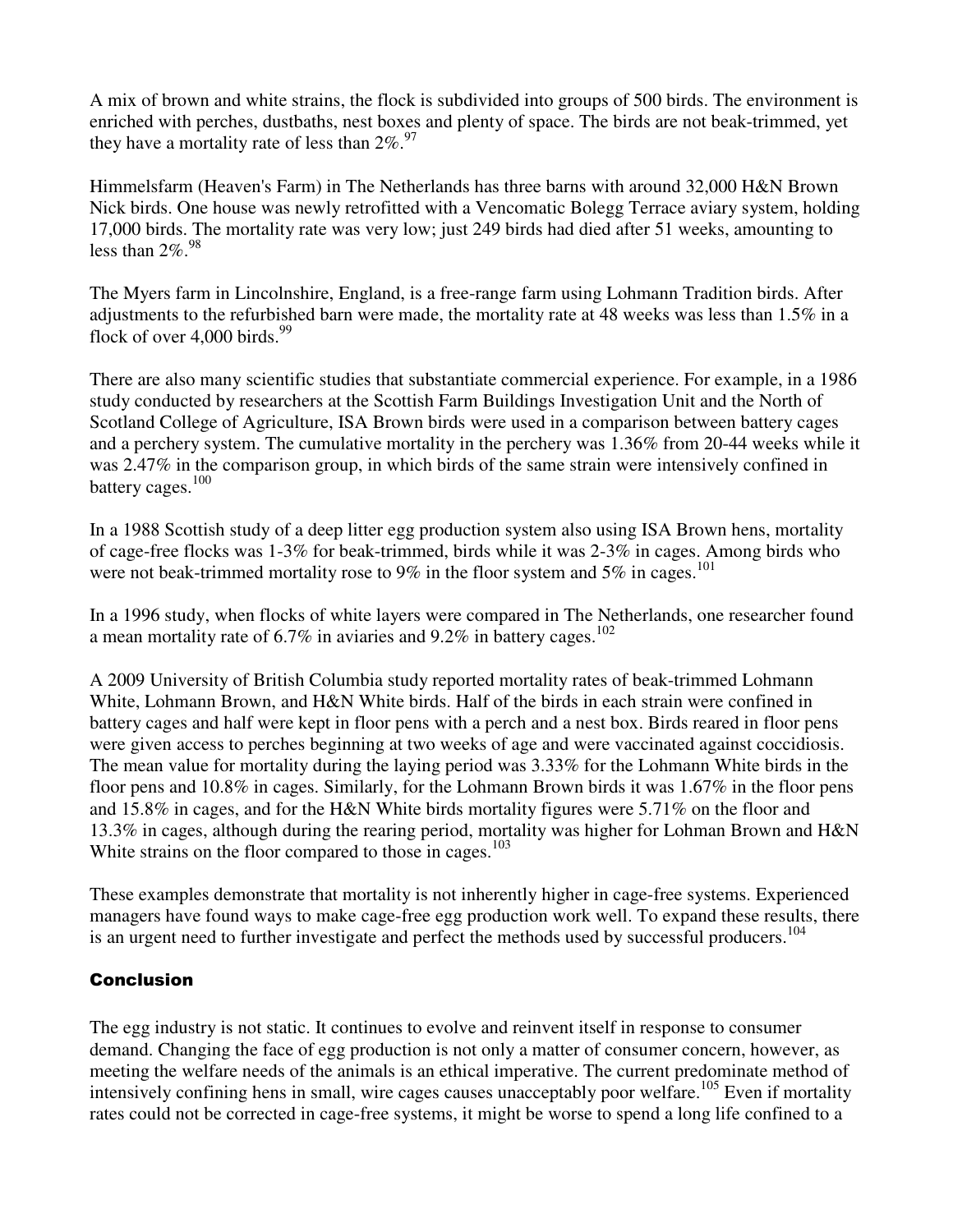restrictive, barren cage than a short life in an enriched, cage-free environment that offered a much greater degree of freedom to express natural behavior. However, because hens in well-managed cagefree systems can be both healthy and free to express behavior that is important to them, the choice is simple. The systems with the highest welfare potential are cage-free, and those should be the target of future efforts to improve egg production. The cooperative efforts of producers working together with retailers, scientists, consumers, and advocacy groups could bring about the needed changes. While it may take some time for North American producers to make cage-free systems perform optimally, the longer it takes to make the transition, the longer hens in battery cages will suffer.<sup>§</sup>

<sup>6</sup> Hitchner SB. 2004. History of biological control of poultry diseases in the U.S.A. Avian Diseases 48:1-8.

<sup>7</sup> Van Roekel H. 1955. Respiratory diseases of poultry. In: Brandly CA and Jungherr EL (eds.), Advances in Veterinary Science (New York, NY: Academic Press Inc., Publishers, pp. 64-105).

<sup>8</sup> Smith P and Daniel C. 1975. The Chicken Book (Boston, MA: Little, Brown and Company, p. 258).

<sup>9</sup> Bermudez AJ and Stewart-Brown B. 2003. Disease prevention and diagnosis. In: Saif YM (Editor-in-Chief), Diseases of Poultry, 11th Edition (Ames, IA: Iowa State Press, pp.17-55).

<sup>16</sup> Sørensen P. 2001. Breeding strategies in poultry for genetic adaptation to the organic environment. In: Hovi M and Baars T (eds.), Breeding and feeding for animal health and welfare in organic livestock systems, Proceedings of the Fourth NAHWOA Workshop (Wageningen, The Netherlands: Network for Animal Health and Welfare in Organic Agriculture, pp. 51-61).

<sup>17</sup> Boelling D, Groen AF, Sørensen P, Madsen P, and Jensen J. 2003. Genetic improvement of livestock for organic farming systems. Livestock Production Science 80:79-88.

 $18$  O'Sullivan NP. 2009. Genomics, physiology, and well-being: Layer industry breeder's perspective. In: Abstracts of the 98<sup>th</sup> Annual Meeting of the Poultry Science Association (Raleigh, North Carolina, p.2).

 $19$  Sørensen P. 2001. Breeding strategies in poultry for genetic adaptation to the organic environment. In: Hovi M and Baars T (eds.), Breeding and feeding for animal health and welfare in organic livestock systems, Proceedings of the Fourth NAHWOA Workshop (Wageningen, The Netherlands: Network for Animal Health and Welfare in Organic Agriculture, pp. 51-61).

<sup>&</sup>lt;sup>1</sup> Appleby MC, Mench JA, and Hughes BO. 2004. Poultry Behaviour and Welfare (Wallingford, U.K.: CABH International, pp.177-9).

<sup>&</sup>lt;sup>2</sup> Van Roekel H. 1955. Respiratory diseases of poultry. In: Brandly CA and Jungherr EL (eds.), Advances in Veterinary Science (New York, NY: Academic Press Inc., Publishers, pp. 64-105).

<sup>&</sup>lt;sup>3</sup> Smith P and Daniel C. 1975. The Chicken Book (Boston, MA: Little Brown and Company, p. 258).

<sup>&</sup>lt;sup>4</sup> Hurd LM. 1930. Practical Poultry-Farming (New York, NY: The Macmillan Company, p. 294).

<sup>&</sup>lt;sup>5</sup> Bell DD and Weaver WD. 2002. Commercial Chicken Meat and Egg Production (Norwell, MA: Kluwer Academic Publishers, p. 483).

 $10$  Bell DD and Weaver WD. 2002. Commercial Chicken Meat and Egg Production, 5th Edition (Norwell MA: Kluwer Academic Publishers, pp. 1007-8).

<sup>&</sup>lt;sup>11</sup> Shingleton D. 2004. Disease control. In: Perry GC (ed.), Welfare of the Laying Hen (Wallingford, U.K.: CABI Publishing, pp. 279-82).

<sup>&</sup>lt;sup>12</sup> Appleby MC, Mench JA, and Hughes BO. 2004. Poultry Behaviour and Welfare (Wallingford, U.K.: CABI Publishing, pp.177-9).

<sup>&</sup>lt;sup>13</sup> Hitchner SB. 2004. History of biological control of poultry diseases in the U.S.A. Avian Diseases 48:1-8.

<sup>&</sup>lt;sup>14</sup> Beaumont C, Dambrine G, Chaussé AM, and Flock D. 2003. Selection for disease resistance: conventional breeding for resistance to bacteria and viruses. In: Muir WM and Aggrey SE (eds.), Poultry Genetics, Breeding and Biotechnology (Wallingford, U.K.: CABI Publishing, pp. 357-84).

<sup>&</sup>lt;sup>15</sup> McKay JC. 2009. The genetics of modern commercial poultry. In: Hocking PM (ed.), Biology of Breeding Poultry, Poultry Science Symposium Series, 29 (Wallingford, U.K.: CABI Publishing, pp. 3-9).

 § For more information see: "An HSUS Report: A Comparison of the Welfare of Hens in Battery Cages and Alternative Systems" at www.hsus.org/web-files/PDF/farm/hsus-a-comparison-of-the-welfare-of-hens-in-battery-cages-andalternative-systems.pdf.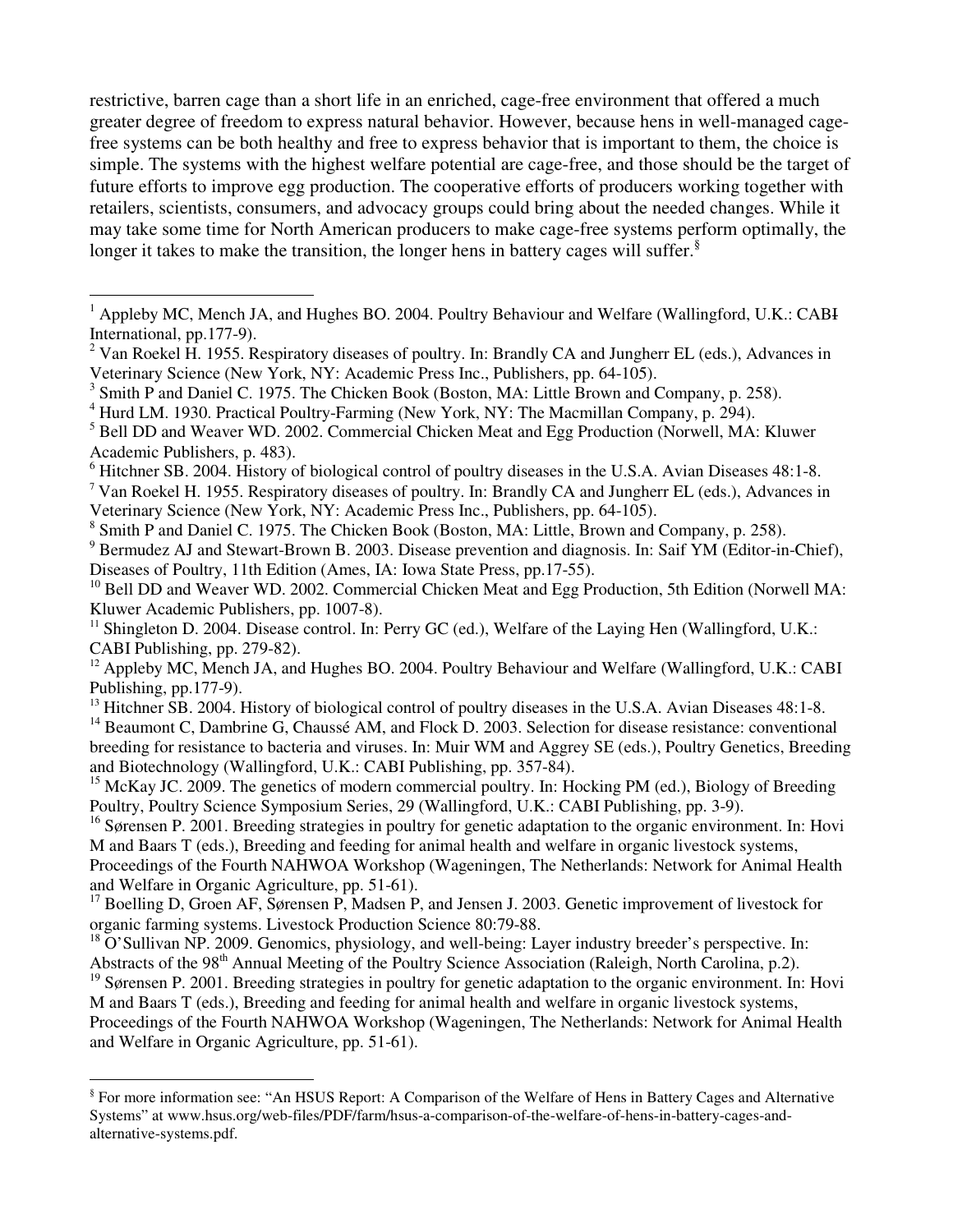$\overline{a}$ <sup>20</sup> Council Directive 1999/74/EC of 19 July 1999 laying down minimum standards for the protection of laying hens. http://eur-lex.europa.eu/LexUriServ/LexUriServ.do?uri=OJ:L:1999:203:0053:0057:EN:PDF. Accessed January 14, 2010.

<sup>21</sup> California Health and Safety Code. Section 25990-25994.

 $^{22}$  O'Sullivan NP. 2009. Genomics, physiology, and well-being: Layer industry breeder's perspective. In:

Abstracts of the 98<sup>th</sup> Annual Meeting of the Poultry Science Association (Raleigh, North Carolina, p. 2).

<sup>23</sup> Sørensen P. 2001. Breeding strategies in poultry for genetic adaptation to the organic environment. In: Hovi M and Baars T (eds.), Breeding and feeding for animal health and welfare in organic livestock systems, Proceedings of the Fourth NAHWOA Workshop (Wageningen, The Netherlands: Network for Animal Health and Welfare in Organic Agriculture, pp. 51-61).

<sup>24</sup> Aerni V, Brinkhof MWG, Wechsler B, Oester H, and Fröhlich E. 2005. Productivity and mortality of laying hens in aviaries: a systematic review. World's Poultry Science Journal 61(1):130-42.

 $^{25}$  Sørensen P. 2001. Breeding strategies in poultry for genetic adaptation to the organic environment. In: Hovi M and Baars T (eds.), Breeding and feeding for animal health and welfare in organic livestock systems,

Proceedings of the Fourth NAHWOA Workshop (Wageningen, The Netherlands: Network for Animal Health and Welfare in Organic Agriculture, pp. 51-61).

<sup>26</sup> Sørensen P. 2001. Breeding strategies in poultry for genetic adaptation to the organic environment. In: Hovi M and Baars T (eds.), Breeding and feeding for animal health and welfare in organic livestock systems, Proceedings of the Fourth NAHWOA Workshop (Wageningen, The Netherlands: Network for Animal Health and Welfare in Organic Agriculture, pp. 51-61).

<sup>27</sup> Häne M, Huber-Eicher B, and Fröhlich E. 2000. Survey of laying hen husbandry in Switzerland. World's Poultry Science Journal 56:22-31.

 $^{28}$  Blokhuis HJ, van Niekerk TF, Bessei W, et al. 2007. The LayWel project: welfare implications of changes in production systems for laying hens. World's Poultry Science Journal 63(1):101-14.

<sup>29</sup> Berg C. 2001. Health and Welfare in Organic Poultry Production. Acta Veterinaria Scandinavica. Suppl. 95:37-45.

<sup>30</sup> Berg C. 2001. Health and Welfare in Organic Poultry Production. Acta Veterinaria Scandinavica. Suppl. 95:37-45.

<sup>31</sup> Ova Achievement. Undated. Waitrose.

www.waitrose.com/food/celebritiesandarticles/foodissues/0104050.aspx. Accessed January 14, 2010.

 $\frac{32}{32}$  Sørensen P. 2001. Breeding strategies in poultry for genetic adaptation to the organic environment. In: Hovi M and Baars T (eds.), Breeding and feeding for animal health and welfare in organic livestock systems, Proceedings of the Fourth NAHWOA Workshop (Wageningen, The Netherlands: Network for Animal Health and Welfare in Organic Agriculture, pp. 51-61).

<sup>33</sup> Häne M, Huber-Eicher B, and Fröhlich E. 2000. Survey of laying hen husbandry in Switzerland. World's Poultry Science Journal 56:22-31.

<sup>34</sup> Appleby MC and Hughes BO. 1991. Welfare of laying hens in cages and alternative systems: environmental, physical and behavioural aspects. World's Poultry Science Journal 47(2):109-28.

 $35$  Blokhuis HJ, van Niekerk TF, Bessei W, et al. 2007. The Lay Wel project: welfare implications of changes in production systems for laying hens. World's Poultry Science Journal 63(1):101-14.

 $36$  European Food Safety Authority, Animal Health and Animal Welfare. 2005. Scientific report on the welfare aspects of various systems for keeping laying hens, p. 42.

www.efsa.europa.eu/EFSA/Scientific\_Opinion/lh\_scirep\_final1.pdf. Accessed January 14, 2010.

<sup>37</sup> Jendral M. 2005. Alternative Layer Hen Housing Systems in Europe. Prepared for Alberta Egg Producers and Alberta Farm Animal Care Association. www.afac.ab.ca/reports/reporthenhousing.pdf. Accessed January 14, 2010.

<sup>38</sup> Tauson R. 2002. Furnished cages and aviaries: production and health. World's Poultry Science Journal 58:49-63.

<sup>39</sup> Whay RH, Main DCJ, and Green LE, et al. 2007. Assessment of the behaviour and welfare of laying hens on free-range units. The Veterinary Record 161:119-28.

<sup>40</sup> Berg C. 2001. Health and Welfare in Organic Poultry Production. Acta Veterinaria Scandinavica. Suppl. 95:37-45.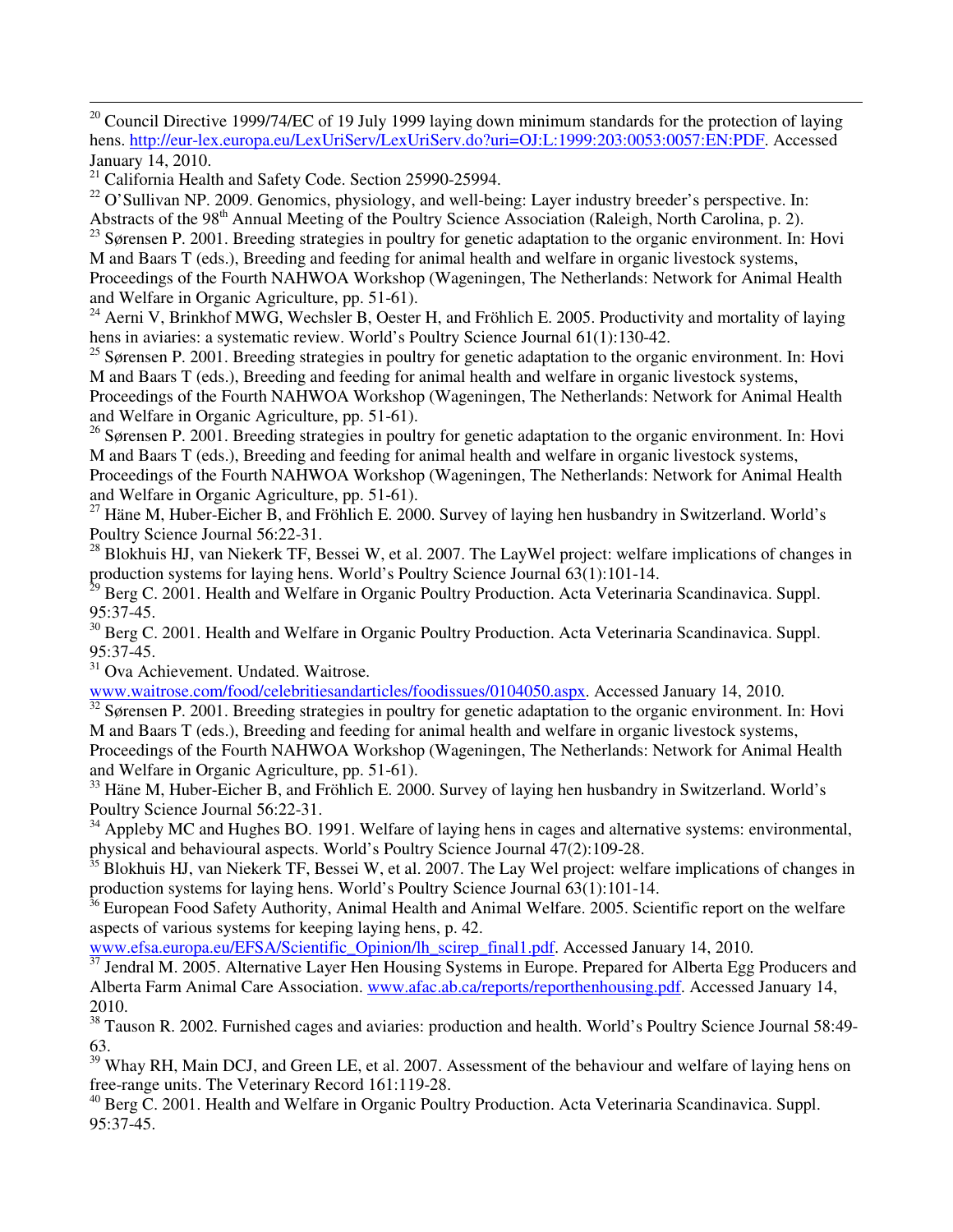$\overline{a}$ <sup>41</sup> Whay RH, Main DCJ, and Green LE, et al. 2007. Assessment of the behaviour and welfare of laying hens on free-range units. The Veterinary Record 161:119-28.

 $^{42}$  Appleby MC and Hughes BO. 1991. Welfare of laying hens in cages and alternative systems: environmental, physical and behavioural aspects. World's Poultry Science Journal 47(2):109-28.

 $43$  Bestman MWP. 2001. The role of management and housing in the prevention of feather pecking in laying hens. In: Hovi M and Bouilhol M (eds.), Human-Animal Relationship: Stockmanship and Housing in Organic Livestock Systems. Proceedings of the Third NAHWOA Workshop (Clermont-Ferrand, France: Network for Animal Health and Welfare in Organic Agriculture, University of Reading, pp.77-86).

www.veeru.rdg.ac.uk/organic/ProceedingsFINAL.pdf. Accessed January 14, 2010.

<sup>44</sup> Newberry RC. 2003. Cannibalism. In: Perry GC (ed.), Welfare of the Laying Hen, Poultry Science Symposium Series, 27 (Wallingford, U.K.: CABI Publishing, pp. 239-58).

<sup>45</sup> Fossum O, Jansson DS, Etterlin PE, and Vagsholm I. 2009. Causes of mortality in laying hens in different housing systems in 2001 to 2004. Acta Veterinaria Scandinavica 51:3.

<sup>46</sup> United Egg Producers. 2009 New research shows hen health and mortality better in modern cage production. Press Release. www.uepcertified.com/media/news/sweden-study-final.pdf. Accessed January 14, 2010.

<sup>47</sup> LayWel. 2006. Welfare implications of changes in production systems for laying hens. WP3, Health. www.laywel.eu/web/pdf/deliverables%2031-33%20health-2.pdf. Accessed January 14, 2010.

<sup>48</sup> Appleby MC and Hughes BO. 1991. Welfare of laying hens in cages and alternative systems: environmental, physical and behavioural aspects. World's Poultry Science Journal 47(2):109-28.

 $^{49}$  Blokhuis HJ, van Niekerk TF, Bessei W, et al. 2007. The LayWel project: welfare implications of changes in production systems for laying hens. World's Poultry Science Journal 63(1):101-14.

<sup>50</sup> Cheng H. 2006. Morphopathological changes and pain in beak trimmed laying hens. World's Poultry Science Journal 62(1):41-52.

<sup>51</sup> Gentle MJ, Waddington D, Hunter LN, and Jones RB. 1990. Behavioural evidence for persistent pain following partial beak amputation in chickens. Applied Animal Behaviour Science 27:149-57.

 $52$  Aerni V, Brinkhof MWG, Wechsler B, Oester H, and Fröhlich E. 2005. Productivity and mortality of laying hens in aviaries: a systematic review. World's Poultry Science Journal 61(1):130-42.

<sup>53</sup> Newberry RC. 2003. Cannibalism. In: Perry GC (ed.), Welfare of the Laying Hen, Poultry Science Symposium Series, 27 (Wallingford, U.K.: CABI Publishing, pp. 239-58).

<sup>54</sup> Newberry RC. 2003. Cannibalism. In: Perry GC (ed.), Welfare of the Laying Hen, Poultry Science Symposium Series, 27 (Wallingford, U.K.: CABI Publishing, pp. 239-58).

<sup>55</sup> Kjaer JB and Vestergaard KS. 1999. Development of feather pecking in relation to light intensity. Applied Animal Behaviour Science 62:243-54.

<sup>56</sup> Newberry RC. 2003. Cannibalism. In: Perry GC (ed.), Welfare of the Laying Hen, Poultry Science Symposium Series, 27 (Wallingford, U.K.: CABI Publishing, pp. 239-58).

<sup>57</sup>Gunnarsson S, Keeling LJ, Svedberg J. 1999. Effect of rearing factors on the prevalence of floor eggs, cloacal cannibalism and feather pecking in commercial flocks of loose housed laying hens. British Poultry Science 40:12-8.

<sup>58</sup> Newberry RC. 2003. Cannibalism. In: Perry GC (ed.), Welfare of the Laying Hen, Poultry Science Symposium Series, 27 (Wallingford, U.K.: CABI Publishing, pp. 239-58).

 $59$  Dixon LM, Mason GJ, and Duncan IJH. 2007. What's in a peck? A comparison of the motor patterns involved in feather pecking, dustbathing and foraging. In: Galindo F and Alvarez L (eds.), Proceedings of the 41st International Congress of the ISAE (Merida, Mexico: International Society for Applied Ethology, p.47).

<sup>60</sup> Newberry RC. 2003. Cannibalism. In: Perry GC (ed.), Welfare of the Laying Hen, Poultry Science Symposium Series, 27 (Wallingford, U.K.: CABI Publishing, pp. 239-58).

 $<sup>61</sup>$  Huber-Eicher B and Sebö F. 2001. Reducing feather pecking when raising laying hen chicks in aviary</sup> systems. Applied Animal Behaviour Science 73:59-68.

 $62$  Johnsen PF, Vestergaard KS, Nørgaard-Nielsen G.1998. Influence of early rearing conditions of the development of feather pecking and cannibalism in domestic fowl. Applied Animal Behaviour Science 60:25- 41.

 $63$  Aerni V, Brinkhof MWG, Wechsler B, Oester H, and Fröhlich E. 2005. Productivity and mortality of laying hens in aviaries: a systematic review. World's Poultry Science Journal 61(1):130-42.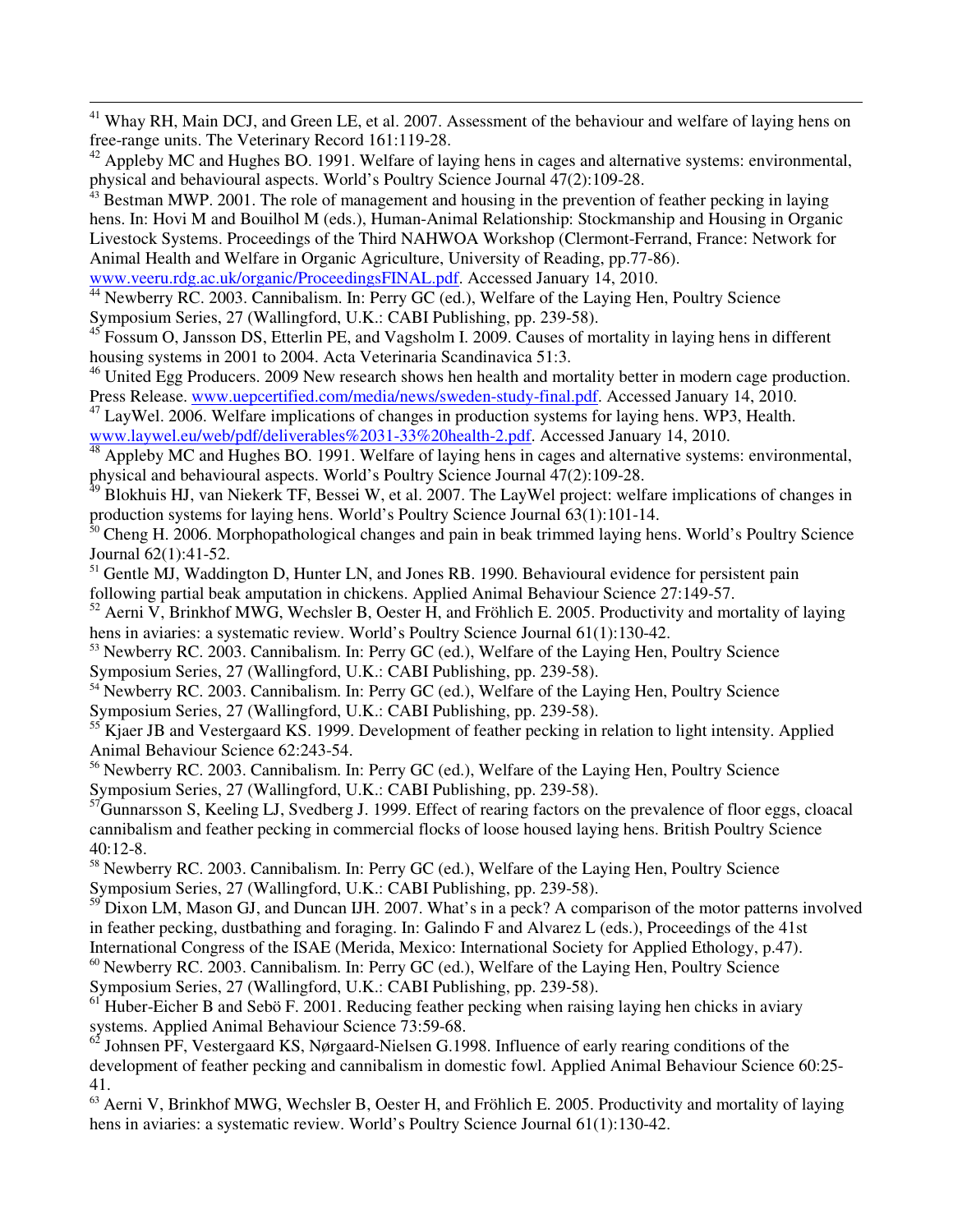<sup>64</sup> Steenfeldt S, Kjaer JB, and Engberg RM. 2007. Effect of feeding silages or carrots as supplements to laying hens on production performance, nutrient digestibility, gut structure, gut microflora and feather pecking behaviour. British Poultry Science 48(4):454-68.

<sup>65</sup> Nicol CJ, Pötzsch C, Lewis K, and Green LE. 2003. Matched concurrent case-control study of risk factors for feather pecking in hens on free-range commercial farms in the UK. British Poultry Science 44:515-23.

<sup>66</sup> Bestman MWP. 2001. The role of management and housing in the prevention of feather pecking in laying hens. In: Hovi M and Bouilhol M (eds.), Human-Animal Relationship: Stockmanship and Housing in Organic Livestock Systems. Proceedings of the Third NAHWOA Workshop (Clermont-Ferrand, France: Network for Animal Health and Welfare in Organic Agriculture, University of Reading, pp.77-86). www.veeru.rdg.ac.uk/organic/ProceedingsFINAL.pdf. Accessed January 14, 2010.

<sup>67</sup> Hegelund L, Sørensen JT, Kjær JB, and Kristensen IS. 2005. Use of the range area in organic egg production systems: effect of climatic factors, flock size, age and artificial cover. British Poultry Science 46(1):1-8.

 $68$  Bestman MWP. 2001. The role of management and housing in the prevention of feather pecking in laying hens. In: Hovi M and Bouilhol M (eds.), Human-Animal Relationship: Stockmanship and Housing in Organic Livestock Systems. Proceedings of the Third NAHWOA Workshop (Clermont-Ferrand, France: Network for Animal Health and Welfare in Organic Agriculture, University of Reading, pp.77-86).

www.veeru.rdg.ac.uk/organic/ProceedingsFINAL.pdf. Accessed January 14, 2010.

 $\overline{a}$ 

 $\overline{69}$  Zeltner E and Hirt H. 2008. Factors involved in the improvement of the use of hen runs. Applied Animal Behaviour Science 114:395-408.

<sup>70</sup> Thear K. 2002. Free-Range Poultry (Suffolk, U.K.: Whittet Books Ltd., pp. 72-3).

<sup>71</sup> Aerni V, Brinkhof MWG, Wechsler B, Oester H, and Fröhlich E. 2005. Productivity and mortality of laying hens in aviaries: a systematic review. World's Poultry Science Journal 61(1):130-42.

 $72$  Scientific Panel on Animal Health and Animal Welfare. 2005. Opinion of the Scientific Panel on Animal Health and Welfare on a request from the Commission related to the welfare aspects of various systems of keeping laying hens. The EFSA Journal 197:1-23.

www.efsa.europa.eu/EFSA/Scientific\_Opinion/lh\_opinion1.pdf. Accessed January 14, 2010.

 $\frac{73}{12}$  Bell DD and Weaver WD. 2002. Commercial Chicken Meat and Egg Production (Norwell, MA: Kluwer Academic Publishers, p. 1051).

<sup>74</sup> Newberry RC. 2009. What does the science say about welfare of laying hens in conventional & alternative systems & what do we still need to know? Ohio State University, Animal Welfare Symposium. http://presenter.cfaes.ohio-state.edu/botheras.1/newberry%20-%20Web%20%28800x600%29%20-

%2020091016%2002.21.42PM.html. Accessed October 31, 2009.

 $\frac{75}{75}$  Shingleton D. 2004. Disease control. In: Perry GC (ed.), Welfare of the Laying Hen (Wallingford, U.K.: CABI Publishing, pp. 279-82).

 $\frac{76}{16}$  Appleby MC and Hughes BO. 1991. Welfare of laying hens in cages and alternative systems: environmental, physical and behavioural aspects. World's Poultry Science Journal 47(2):109-28.

<sup>77</sup> Hy-Line®. 2007-2008. W-36 commercial management guide. www.hy-line.com/userdocs/library/W-36\_Eng\_indd.pdf. Accessed January 14, 2010.

 $\frac{78}{78}$  Bell DD and Weaver WD. 2002. Commercial Chicken Meat and Egg Production (Norwell, MA: Kluwer) Academic Publishers, p. 1047).

<sup>79</sup> McDougald LR. 2003. Coccidiosis. In: Saif YM (Editor-in-Chief), Diseases of Poultry, 11th Edition (Ames, IA: Iowa State Press, pp. 974-91).

<sup>80</sup> Fanatico A. 2006. Parasite Management for Natural and Organic Poultry: Coccidiosis. National Sustainable Agriculture Information Service. http://attra.ncat.org/attra-pub/PDF/coccidiosis.pdf. Accessed September 21, 2009.

<sup>81</sup> Berg C. 2001. Health and Welfare in Organic Poultry Production. Acta Veterinaria Scandinavica. Suppl. 95:37-45.

<sup>82</sup> McDougald LR. 2003. Coccidiosis. In: Saif YM (Editor-in-Chief), Diseases of Poultry, 11th Edition (Ames, IA: Iowa State Press, pp. 974-91).

<sup>83</sup> Bermudez AJ and Stewart-Brown B. 2003. Disease prevention and diagnosis. In: Saif YM (Editor-in-Chief), Diseases of Poultry, 11th Edition (Ames, IA: Iowa State Press, pp.19-55).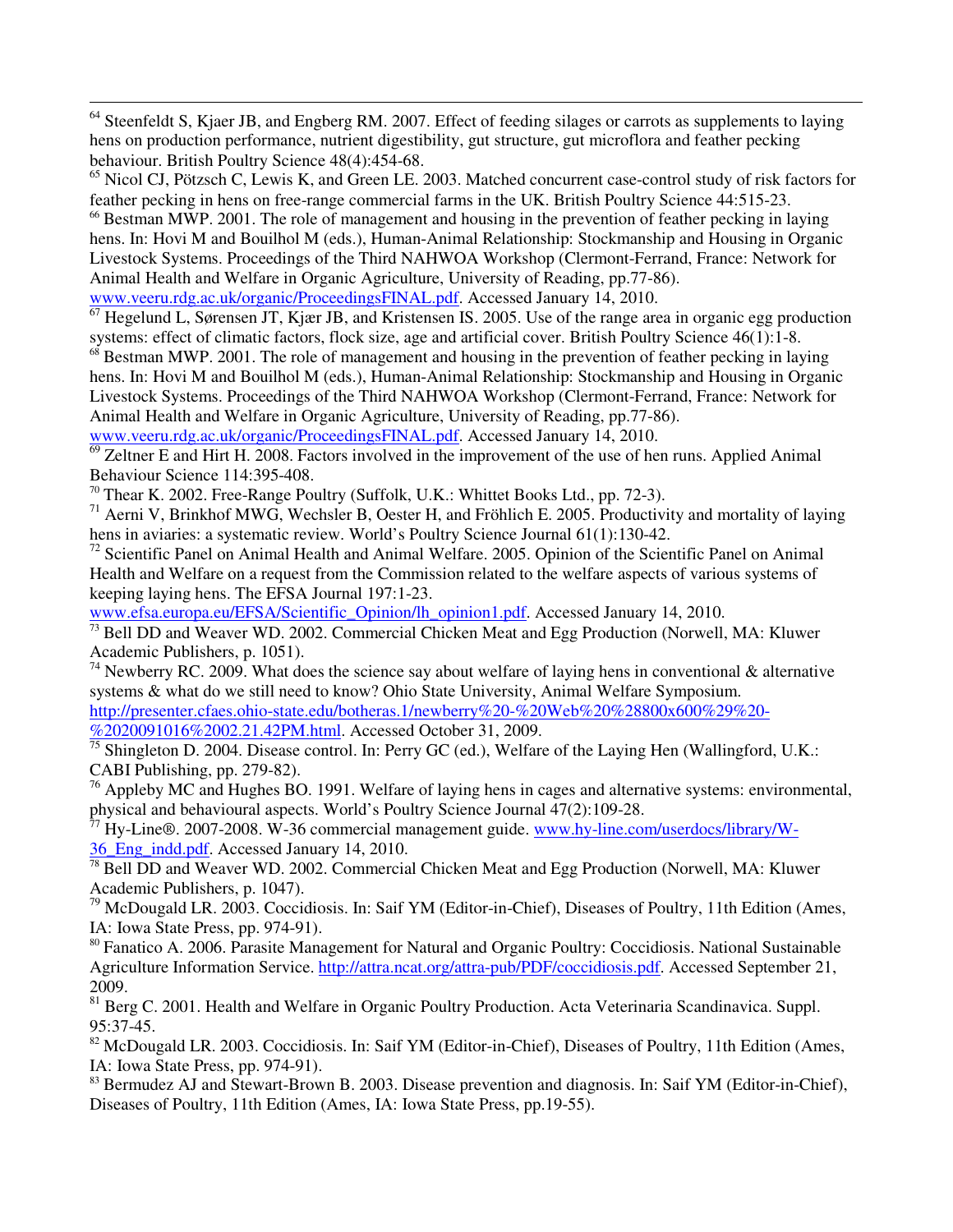$\overline{a}$ <sup>84</sup> Fanatico A. 2006. Parasite Management for Natural and Organic Poultry: Coccidiosis. National Sustainable Agriculture Information Service. http://attra.ncat.org/attra-pub/PDF/coccidiosis.pdf. Accessed September 21, 2009.

|  |                                             | <sup>85</sup> Hy-Line®. 2007-2008. W-36 commercial management guide. www.hy-line.com/userdocs/library/W- |  |  |  |
|--|---------------------------------------------|----------------------------------------------------------------------------------------------------------|--|--|--|
|  | 36 Eng indd.pdf. Accessed January 14, 2010. |                                                                                                          |  |  |  |

<sup>86</sup> Bassler A, Ciszuk P, Sjelin K: Management of laying hens in mobile houses – a review of experiences. 1999. In: Hermansen JE, Lund V, and Thuen E (eds.), Proceedings NJF-seminar No 303, Ecological

Animal Husbandry in the Nordic Countries (Horsens, Denmark: Danish Research Center for Organic Farming, pp. 45-50). www.foejo.dk/publikation/rapport/dar\_2.pdf. Accessed January 14, 2010.

<sup>87</sup> Fanatico A. 2006. Alternative poultry production systems and outdoor access. National Sustainable Agriculture Information Service. http://attra.ncat.org/attra-pub/PDF/poultryoverview.pdf. Accessed September 10, 2009.

<sup>88</sup> Thear K. 2002. Free-Range Poultry Production (Suffolk, U.K.: Whittet Books Ltd., pp. 70-2).

<sup>89</sup> Fanatico A. 2006. Alternative poultry production systems and outdoor access. National Sustainable Agriculture Information Service. www.attra.ncat.org/attra-pub/PDF/poultryoverview.pdf. Accessed March 25, 2008.

<sup>90</sup> Bassler A, Ciszuk P, Sjelin K: Management of laying hens in mobile houses – a review of experiences. 1999. In: Hermansen JE, Lund V, and Thuen E (eds.), Proceedings NJF-seminar No 303, Ecological

Animal Husbandry in the Nordic Countries (Horsens, Denmark: Danish Research Center for Organic Farming, pp. 45-50). www.foejo.dk/publikation/rapport/dar\_2.pdf. Accessed January 14, 2010.

 $\frac{1}{91}$  Fanatico A. 2006. Alternative poultry production systems and outdoor access. National Sustainable Agriculture Information Service. http://attra.ncat.org/attra-pub/PDF/poultryoverview.pdf. Accessed September 10, 2009.

 $92$  Thear K. 2002. Free-Range Poultry (Suffolk, U.K.: Whittet Books Ltd., pp. 73-5).

<sup>93</sup> Thear K. 2002. Free-Range Poultry (Suffolk, U.K.: Whittet Books Ltd., pp. 73-5).

<sup>94</sup> Bassler A, Ciszuk P, Sjelin K: Management of laying hens in mobile houses – a review of experiences. 1999. In: Hermansen JE, Lund V, and Thuen E (eds.), Proceedings NJF-seminar No 303, Ecological

Animal Husbandry in the Nordic Countries (Horsens, Denmark: Danish Research Center for Organic Farming, pp. 45-50). www.foejo.dk/publikation/rapport/dar\_2.pdf. Accessed January 14, 2010.

Ova Achievement. Undated. Waitrose.

www.waitrose.com/food/celebritiesandarticles/foodissues/0104050.aspx. Accessed January 14, 2010.

 $\frac{96}{96}$  Organic Columbian Blacktail eggs –the Stonegate/Waitrose supply chain. Report of an Elm Farm Research Centre Study. 2006. www.efrc.com/manage/authincludes/article\_uploads/EGGS.pdf. Accessed January 14, 2010.

<sup>97</sup> Riddle J. Undated. Alpine Chicken Tour.

http://newfarm.rodaleinstitute.org/international/swiss\_poultry/index.shtml. Accessed January 14, 2010. <sup>98</sup> The Poultry Site. 2009. Layers Get Special Treatment at 'Heavenly' Farm.

www.thepoultrysite.com/articles/1448/layers-get-special-treatment-at-heavenly-farm. Accessed January 14, 2010.

<sup>99</sup> Back to farming the traditional way. 2002. Lohmann Poultry News, July. www.ltz.de/content/pn7gbint.pdf. Accessed January 14, 2010.

<sup>100</sup> McLean KA, Baxter MR, and Michie W. 1986. A comparison of the welfare of laying hens in battery cages and in a perchery. Research and Development in Agriculture 3(2):93-8.

<sup>101</sup> Appleby MC, Hogarth GS, Anderson JA, Hughes BO, and Whittemore CT. 1988. Performance of a deep litter system for egg production. British Poultry Science 29(4):735-51.

 $102$  Van Horne PLM. 1996. Production and economic results of commercial flocks with white layers in aviary systems and battery cages. British Poultry Science 37:255-61.

<sup>103</sup> Singh R, Cheng KM, and Silversides FG. 2009. Production performance and egg quality of four strains of laying hens kept in conventional cages and floor pens. Poultry Science 88:256-64.

 $104$  Australian Department of Agriculture, Fisheries and Forestry. 2007. The review of layer hen housing. www.daff.gov.au/animal-plant-health/welfare/reports/layer-hen/review. Accessed January 14, 2010.